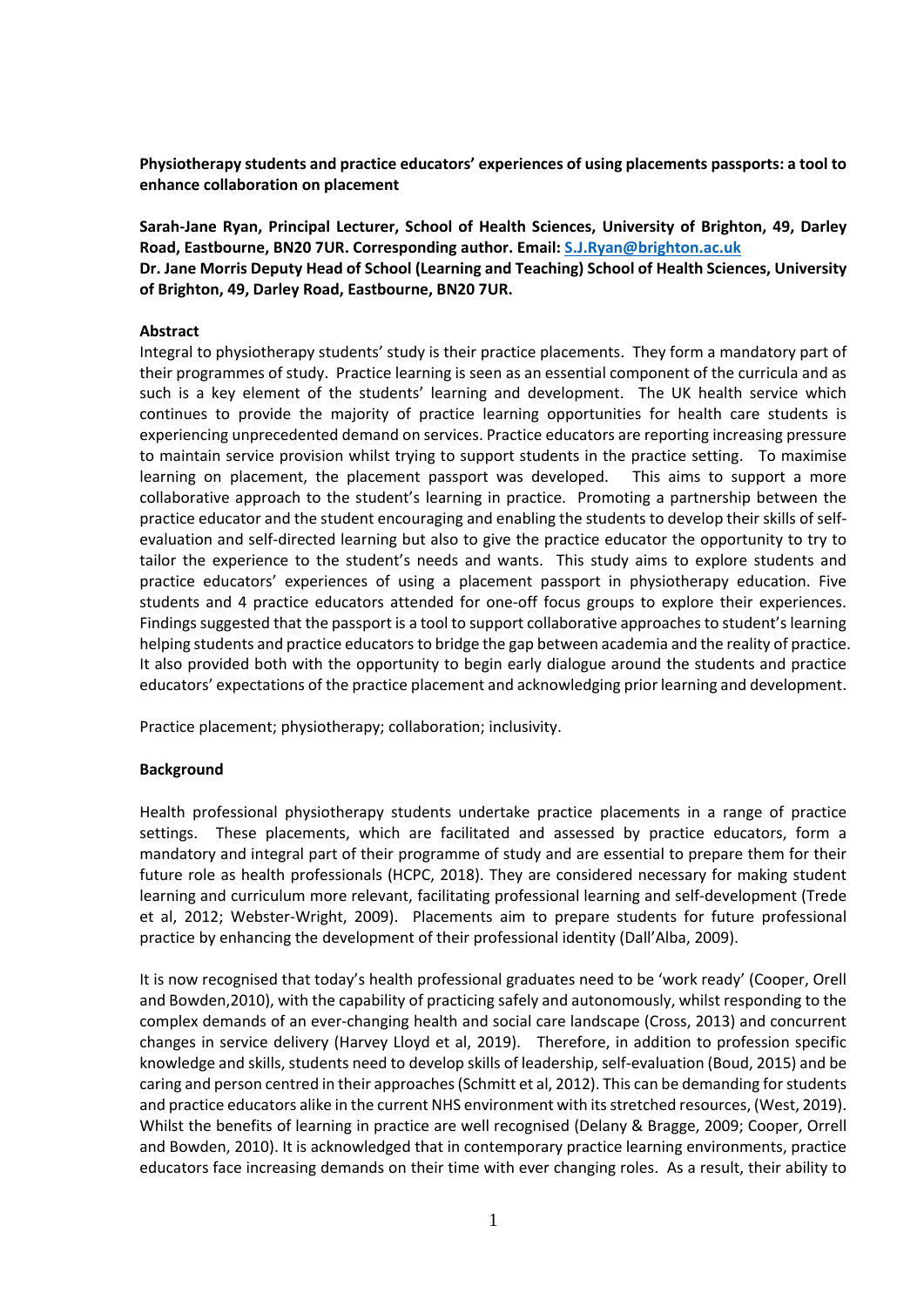protect time for supporting students on placement may be increasingly tested (Mooney et al,2008). As Cross (2013, p.29) suggests:

*"The challenges for hard-pressed practitioners are equally daunting... the complexity and ever evolving nature of health and social care systems have reshaped professions and redefined the various roles of practitioners and educators alike".* 

Faced with these challenges, it is essential that students are well prepared for learning and working in practice. This supports the need for a tool to support this transition.

In practice learning environments, a range of learning and teaching approaches are used to enable students and practice educators to work together to ensure that individual student learning needs are met, and patient safety and quality of care is given the highest priority (Cross et al, 2006). One of the commonly used tools that facilitates student learning during health professional placements is the negotiated learning agreement or learning contract (Matheson, 2003; Cross et al, 2006; Barrington & Street, 2009). This tool provides a useful framework for promoting discussion between students and their practice educators, encouraging identification of learning needs, establishment of learning outcomes and in discussion of evidence used to assess individual learning outcomes (Chan & Chein,2000; Cross et al, 2006; Barrington & Street,2009). However, research suggests that students, especially those on early placements, find it challenging to identify their learning needs and establish realistic as opposed to impractical learning goals (Chan & Chein, 2000; Matheson,2003). In addition, increasing numbers of students entering health professional courses have additional learning needs (Aronin & Smith, 2016). It is therefore essential that they are fully supported in both campus and practice settings to ensure that they experience high quality learning experiences that promote inclusive practice (Griffiths et al, 2010). Although disclosure of additional needs has always been promoted (Equality Act, 2010) students may initially be reluctant to reveal their needs as they do not wish to be treated as a "special case". As a result, valuable time may be lost on placements whilst practice educators struggle to identify why students are finding aspects of their placement challenging. Consequently, time that could have been used to make reasonable adjustment to support students may be lost, resulting in limited learning opportunities. Students also noted that not feeling cared for themselves, could impact upon their own ability to care for others (Greenfield et al, 2008).

In addition, increasing numbers of students entering health professional courses have additional learning needs (Aronin & Smith, 2016). It is therefore essential that they are fully supported in both campus and practice settings to ensure that they experience high quality learning experiences that promote inclusive practice (Griffiths et al, 2010). Although, disclosure of additional needs has always been promoted (Equality Act, 2010) students may initially be reluctant to reveal their needs as they do not wish to be treated as a "special case" (Morris & Turnball, 2006). As a result, valuable time may be lost on placements whilst practice educators, who are also busy practitioners; struggle to identify why students are finding aspects of their placement challenging. Consequently, time that could have been used to make reasonable adjustment to support students may be lost, resulting in limited learning opportunities. It could also be considered that students need to feel cared for in order to care for others.

As educators who between us have many years of experience of facilitating and assessing student learning on campus and in practice, we recognised the increasing need to support students during their transition from campus-based learning into practice. We have developed a placement passport that has been designed to encourage students to disclose their learning needs, especially any additional needs prior to starting a placement. Students complete and subsequently update the passport with the support of their academic personal tutor before sharing it with their practice educators prior to each placement. This is an integral and essential part of their pre-placement preparation. Our aim was to facilitate disclosure, promoting equality of opportunity and to encourage students to identify their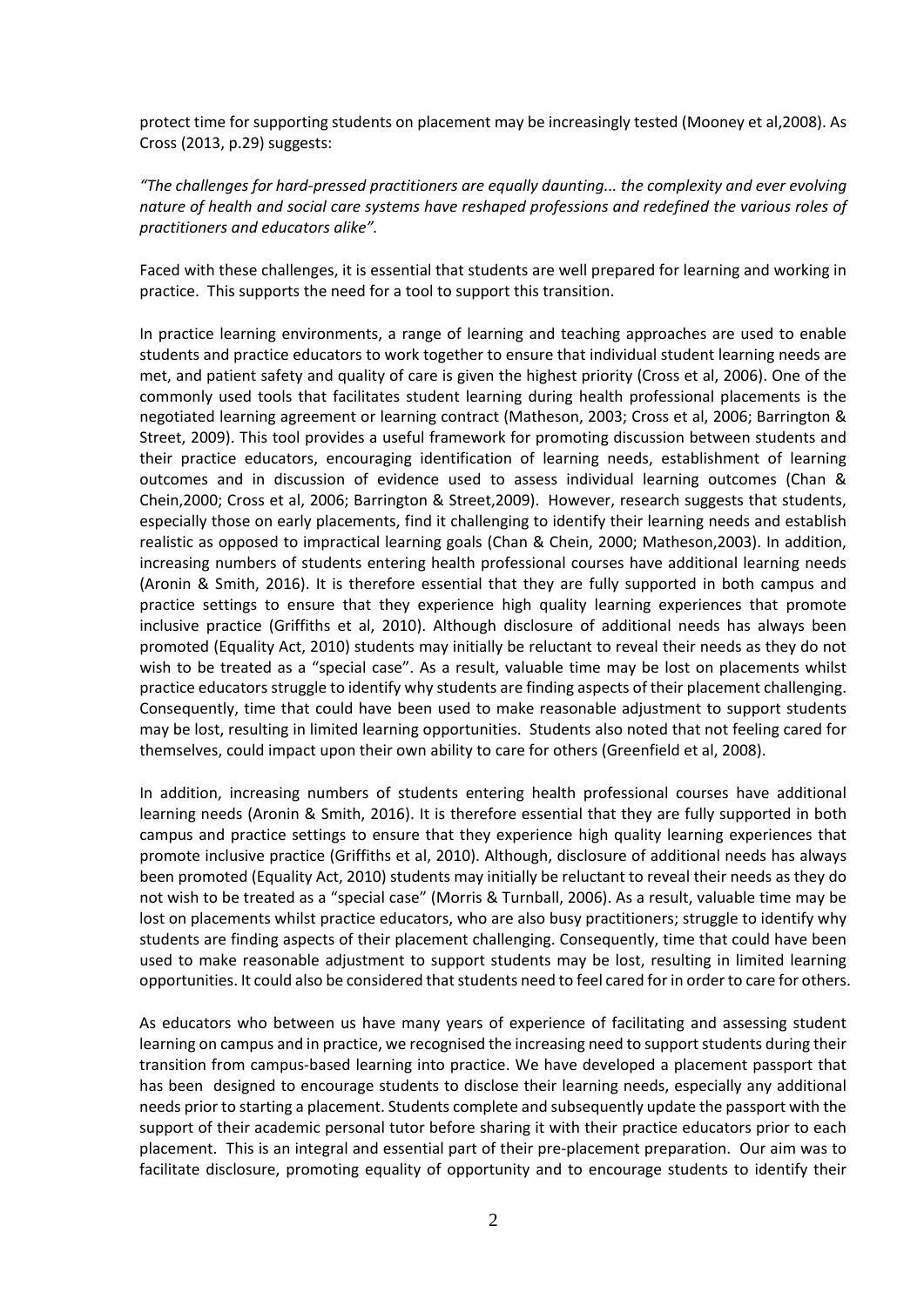strengths and areas for development that help in the negotiation phase of learning agreements. It allows the relationship between the practice educator and student to develop as early as possible ensuring the student has a chance to feel cared for and an integral member of the team for the duration of the placement, potentially impacting positively on patient care. In this article, we aim to add to the literature on practice-based education by providing some insight into the experiences of physiotherapy students and practice educators who used the placement passport.

**Research question:** What are the experiences of physiotherapy students and practice educators of using the placement passport during practice-based education?

## **Method**

Ethical approval was sought and gained from the University of Brighton School of Health Sciences Research Ethics Panel. Both student and practice educator participants were invited to partake in focus groups through purposive sampling (Cresswell, 2007). It has been suggested that focus groups preserve the individual experience while stimulating new perspectives through discussion (Bradbury-Jones et al, 2009). An email from an independent administrator was sent to all final year students on the BSc (Hons) Physiotherapy and MSc Rehabilitation Sciences (pre-registration) courses at the University of Brighton. To recruit active practice educators an email was sent to the alumni of the pre-registration and postregistration physiotherapy programmes. Contact details of the researchers were included for further questions in relation to this research or to allow potential participants to express interest in taking part. The inclusion criteria for student participants was current final year students on either the BSc (Hons) Physiotherapy programme or MSc Rehabilitation Science (pre-reg) programme to ensure experience of using placement passports prior and during placements. The inclusion criteria for practice educator participants was current practice educators for both programmes, experience of receiving placement passports as part of their role.

A qualitative interpretative approach was used (Merriam, 2009). Open-ended questions allowed the participants to have the freedom to express their views, whilst the topic guide enabled the researchers to maintain a focus on the research question. Focus groups were facilitated by the researchers, digitally recorded and the audio recordings were transcribed verbatim by a research assistant. Transcripts were kept in a password protected electronic document that is only accessible to the researchers. The transcript was fully anonymised before analysis. Thematic analysis (Braun & Clarke, 2006) was used to interpret and analyse the data. This involved the researchers becoming familiar with the data, generating initial codes, searching, reviewing, defining and naming the themes and finally the production of the report (Braun and Clarke, 2006). Both researchers undertook a separate analysis of the data supported by their individual reflexivity to ensure rigour in the analysis phase. At the next stage, analysis of the data was shared and agreed before the final themes emerged. This required a constant shift back and forward between each of these stages ensuring the analysis phase was both flexible and rigorous(Nicholls, 2009). As both researchers were members of academic staff at the same higher education institution (HEI) and had been instrumental in the development of the passport, recognition of our own position as insider researchers was essential. However, there is always the concern that there is a loss of objectivity and that greater familiarity can risk assumptions being made (Greene, 2014). To minimise this, during the period of data collection, neither researcher was directly involved in student assessment or support on practice placement.

#### **Findings**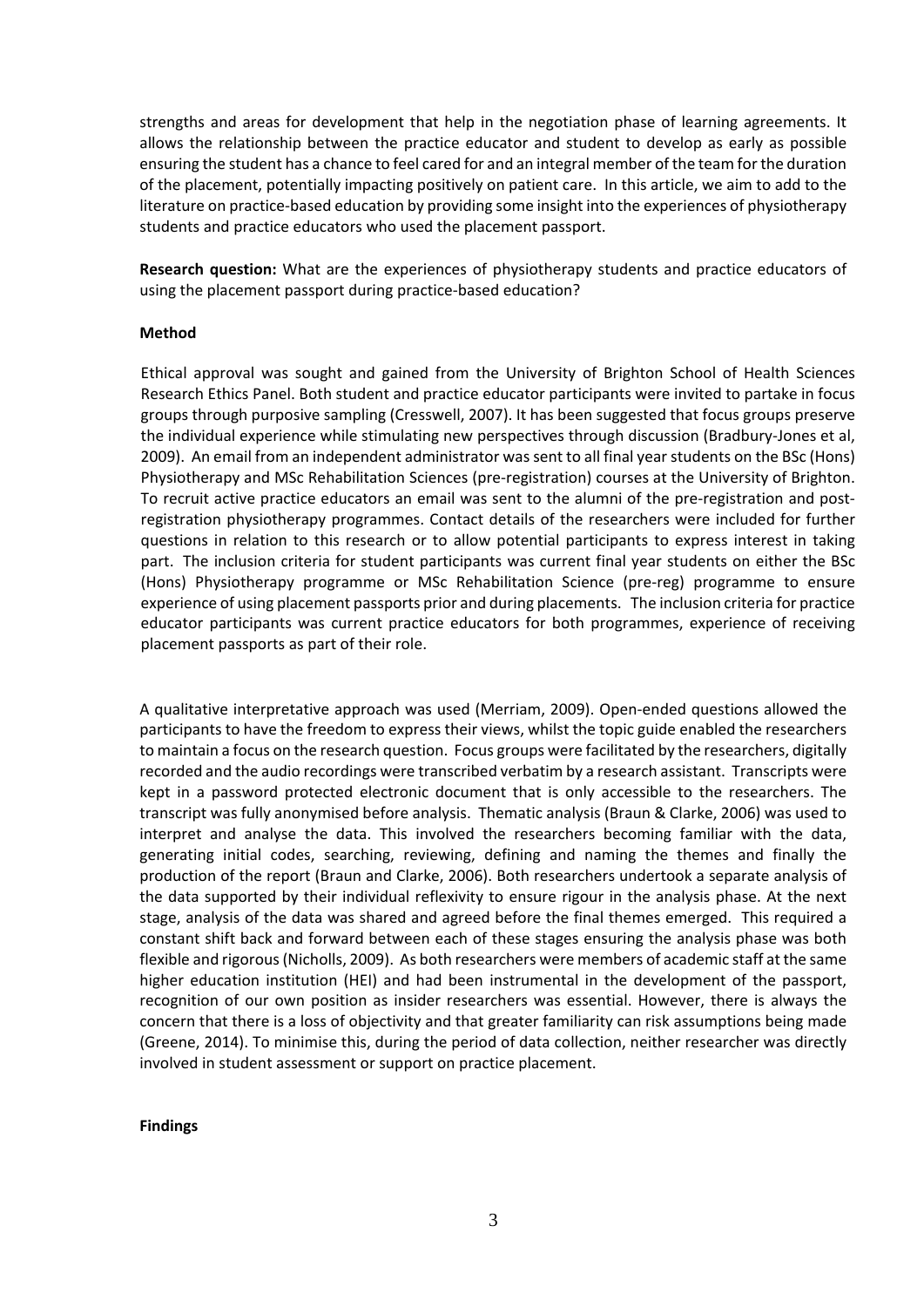Five students (3 female and 2 male) participated in one focus group and four practice educators (3 female and 1 male) participated in another. Findings from the study suggest that students and practice educators found the passport a useful tool that facilitates transition into practice, promotes inclusivity, and may foster a more reflective and proactive approach to learning in practice. Student participants identified the need for all practice educators to acknowledge and review the content of their passports, demonstrating commitment to the process. Two main themes emerged from the data, 1. Fostering Transition and 2. Valuing and Acknowledging. Both these themes had several sub-themes, outlined below.

### **Fostering transition: bridging the gap**

Practice educators talked about the benefits of the passport when students proactively engaged with the tool. This enabled students to identify their strengths and areas for development before the start of the placement. This active engagement seemed to provide a platform from which a more holistic approach to placement learning could evolve.

"I think it gives students a platform before they come to placement to sort of showcase what their strengths are, and what their weaknesses are, or areas for development, as long as they're accurate and true to themselves in that respect." (Practice Educator 4)

The platform that the passport provided was deemed to be useful if students were open and transparent about their learning needs. Practice educators recognised that some students adopted a mechanistic approach seeing it as a tick box exercise. However, when students proactively engaged with the passport, an effective plan of action and a holistic approach to the whole learning experience was established.

"Some see it as a tick box exercise...but for those who put effort in... there is a plan of action for the whole placement, learning needs, development needs and teaching sessions all incorporated." (Practice Educator 3)

#### **Fostering transition: A tool for reflection**

Through engagement with the passport, students' ability to develop the skills of self-reflection was promoted. The process of completing the passport encouraged them to identify their learning needs and opportunities for learning in advance. It also prevented educators from putting students under pressure at the start of the placement by expecting students to identify their needs in a rushed way due to time constraints. It was felt that this often speeded up the establishing of a relationship, allowing the student to feel more integral to the team and cared for.

"It gives them a bit of a way of reflection from their previous placements, rather than just trying to think of all of the other things all at once, if they write it down, they can go back, they can have a look and then they can let you know what they want before you meet…before they get there...it helps me to get a sense of them, of how they tick." (Practice Educator 2)

"I suppose it gives them a chance to think about who I am, what I have done on my previous placements, if they actually refer to it, it makes me feel like they have read it, they actually care about who I am a bit more rather than just being their next student..." (Student 1)

Students also acknowledged the value of this reflective process that seemed to help them make links with other placements and feel like they could settle quicker to a placement. Engagement with the passport before each placement encouraged them to think about their continuous development in practice.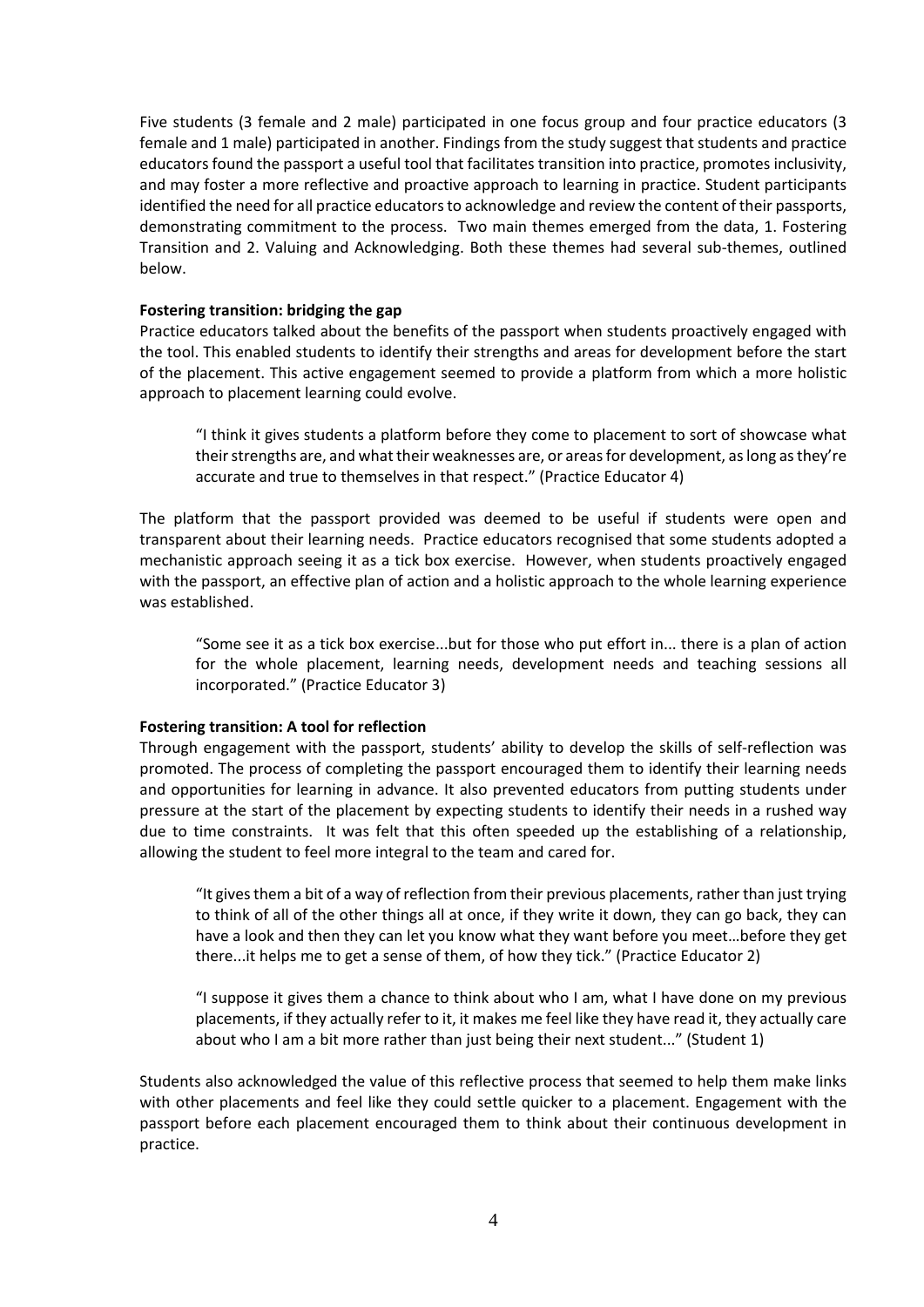"You're also kind of re-seeing it each time you do a placement what you've learned and how you've kind of changed and what you've done for action plans, through the reflections of the other placements and what you've done. I found that aspect quite good, just er… and just keep on building from there as a continuous like development...just felt it helped me to settle into the placement quicker as I knew what I wanted and what I needed from my educator." (Student 2)

### **Fostering transition: Advanced planning**

Both practice educators and students found use of the passport helped them to plan in advance. In addition, practice educators found the passport useful in helping them to identify other team members who could contribute to a student's learning on placement, this allowed the team to think about the best fit for the student to support and care for that students learning experience:

'it helps us to determine which staff member should get which student, depending on what they're highlighting as their strengths and weaknesses and what environment fits in there better, so it helps us as well' (Practice Educator 4)

The benefit of advanced planning was also acknowledged by one of the student participants, who remained mindful of the demands placed on practice educators when organising placements:

"I think it's beneficial for the educators to have that insight because it takes some planning and organisation to arrange different things if I want to look." (Student 2)

## **Fostering transition: Communication mismatch – to reveal or not to reveal?**

This sub-theme reflects the difficulties faced by a practice educator and a student, if a mismatch in communication occurs, detracting from a more collaborative process where students openly share their needs in advance. In contrast to the benefits identified above, practice educators talked about the challenge they faced when students failed to identify their learning needs and areas for development on their passports:

"The only issue I had was with one student where his passport didn't match up with actually how he was and that came as quite a surprise because I was expecting this all-singing, alldancing student to come in through the door and that's not what my experience was." (Practice Educator 4).

As a result of the disparity, progress on placement was delayed as the student's educator struggled to tailor their approach to meet the students' actual needs. This highlights the importance of students being open and honest when sharing their placement passports with their educators. Participation in the focus group enabled educators to share strategies for managing mismatches in disclosure, they agreed that students should be made aware of any discrepancy early in the placement.

"The last one I had I did highlight it and that was the first time I had experienced that (*mismatc*h). If it happens in the future, I would definitely bring it up sooner, because it's for the student's own good basically, because... we can sort of get things sort of a little clearer and have that better communication, I want them to know I care that they do ok." (Practice Educator 3)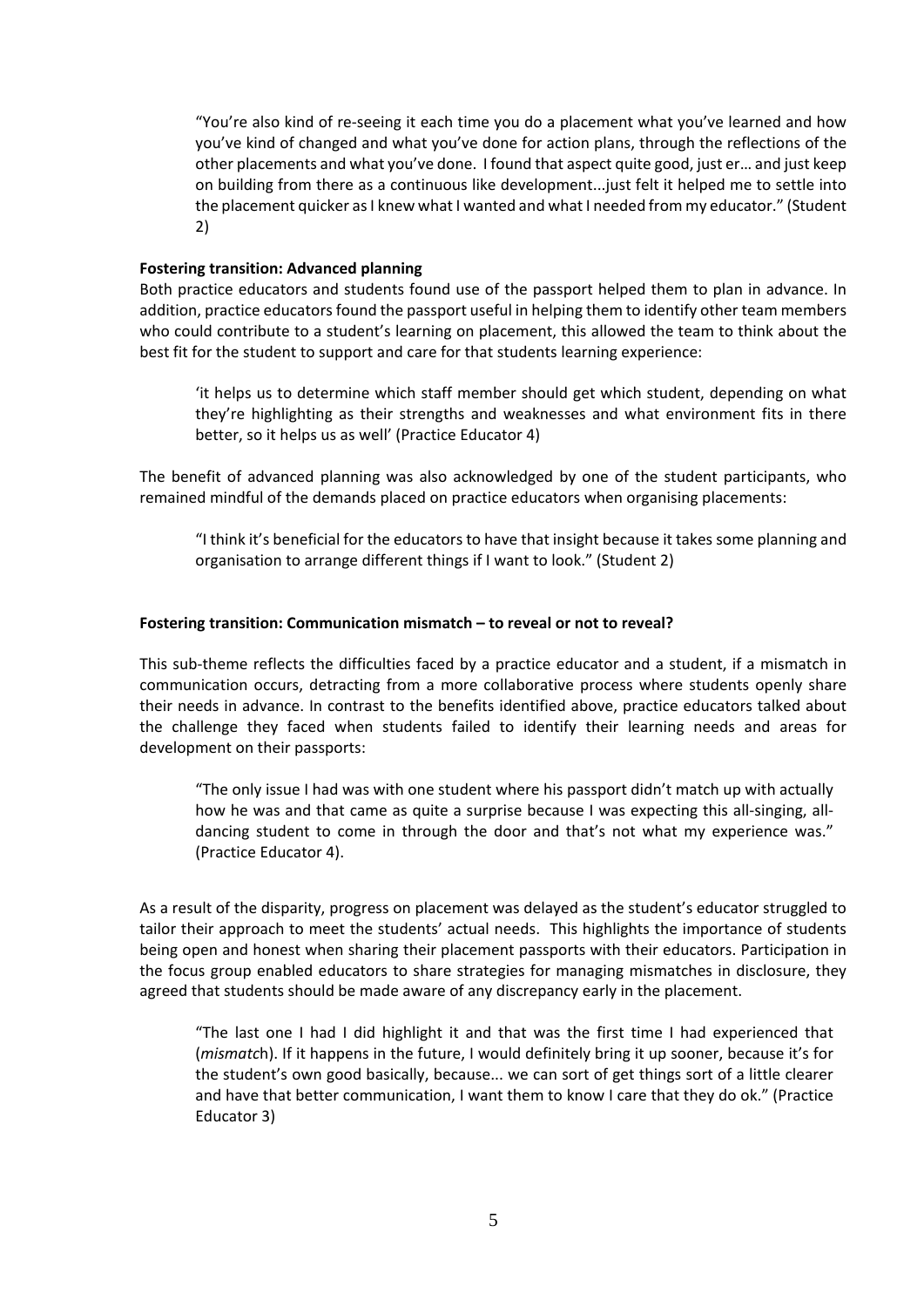Student participants also acknowledged a mismatch in the way that areas for development were communicated. They suggested that a student might be deterred from identifying weaknesses/areas for development, if educators engaged in the practice of pre-judging focussing solely on a student's weakness during the placement.

"I think there was an element of…pre-judging, that's a harsh word, but speaking of my weaknesses, sort of points of development, because I'm also an overthinker and in both my placements I feel like the educators just grabbed on to that and that was a big part of my feedback in both… in both my placements, and they were… well you know you really have to work on this overthinking." (Student 3)

#### **Valuing and Acknowledging: caring who I am**

Student participants identified the need for practice educators to acknowledge and review the content of their passports, demonstrating commitment to the process. Both practice educators and students suggested the whole process could be enhanced, if educators and students adopted a more reciprocal humanistic approach.

"If they do read it and they address it to you looking at it, how we may be able to kind of accommodate for this even before I come into contact, so I feel that's kind of more beneficial and maybe um… kind of more caring towards like what you want, what you want to learn and… from that placement, and kind of what you are as a person...a human connection." (Student 3)

Student participants also reflected on the value of the human connection between student and educator. They welcomed the practice of practice educators who, having reviewed the passport, responded in a pre-placement email and tried to accommodate their learning needs. This acknowledgement was important to students acknowledging them as a person and not just a name. It meant they felt like they were cared about.

"if they actually refer to it, it makes me feel like they have read it, they actually care about who I am a bit more rather than just being their next student.." (Student 1)

In contrast to those educators who saw the placement passport as merely a tick box exercise, educators who took an interest in the student's passport appeared to demonstrate commitment to facilitating learning and seeing the student as a person.

#### **Valuing and Acknowledging: A bit of an ice breaker**

Feeling valued through having the passport acknowledged was something that all students mentioned. It was felt that placements are hard but especially so for those less confident. The passport provides a link, an ice breaker as such.

"I mean everyone's nervous when they go out on placement, but particularly people who are really quite shy, to see… even if they see an interest in their educator, that they feel like they have a little bit of common ground about, it kind of breaks that ice down a little bit perhaps." (Student 2)

Through acknowledgement of the passport and the student's pending arrival, practice educators helped them to feel part of the team that they were about to join. This acknowledgement of the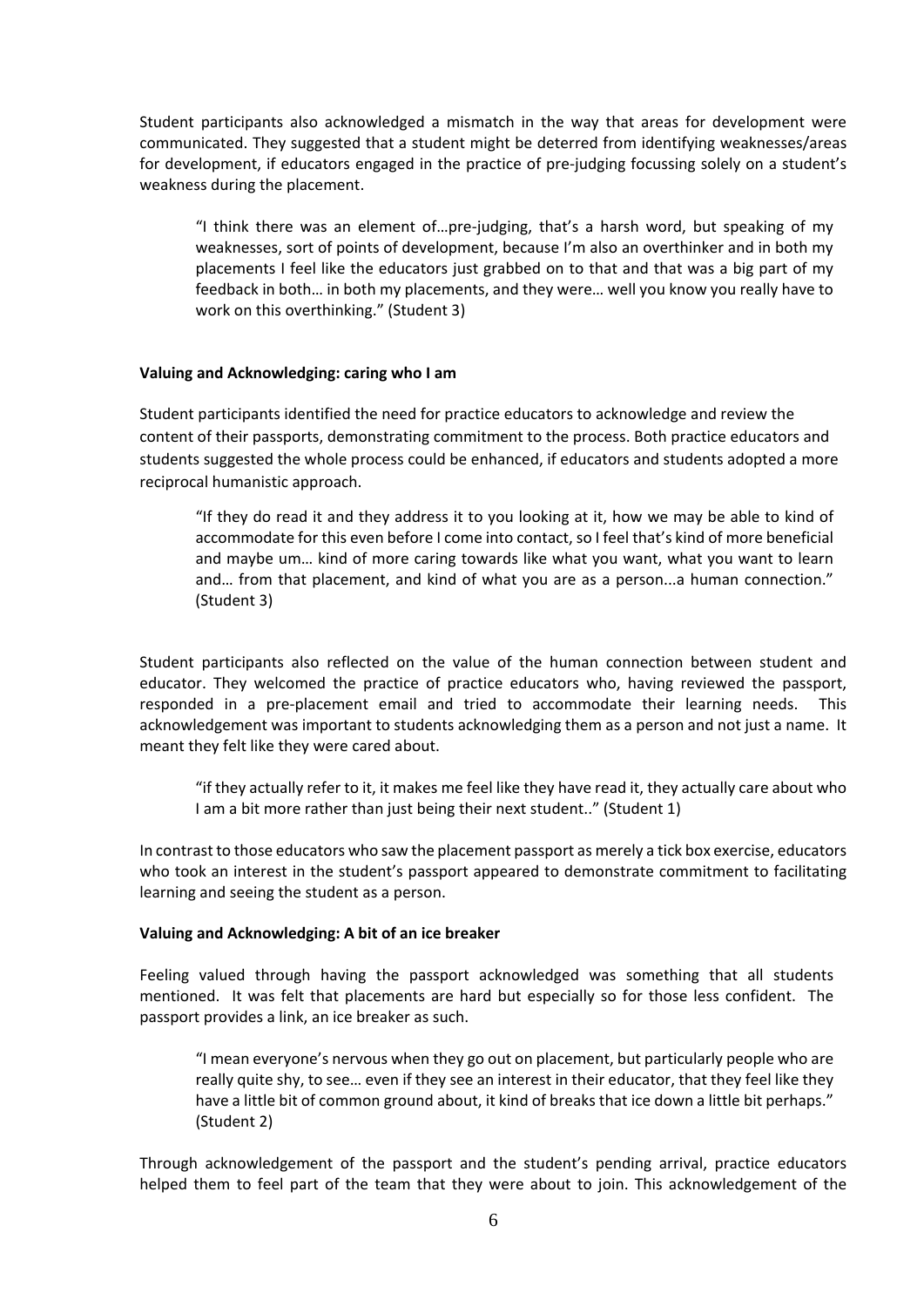student's passport and learning needs was also felt to be useful in developing common ground, between student and educator. In contrast some students had experience of practice educators who failed to acknowledge the passport.

"because I think some of them receive it, and some give it importance and some of them don't, not really addressing it...you kind of wonder why bother putting the effort in, it's there to tell them about you but if they can't be bothered…." (Student 1)

## **Valuing and Acknowledging: Feeding forward**

While participants acknowledged the benefits of the placement passport, focus group discussion enabled practice educators and students to identify ways of enhancing the process feeding forward into future practice. Practice educators recognised that some students wanted to give a good impression before arrival on placement and might be reluctant to reveal their needs and areas for development. As a result, their passport felt more like a job application, than a reflection on their learning.

"they want to be all-singing, all-dancing, you know." (Practice Educator 5)

"they don't just write it like a job application, they actually know what we want to hear and what we're looking for and why we want to know it." (Practice Educator 4)

Practice Educators recognised that pre-placement preparation on campus could be improved, if they were invited by academics to talk to students about what they (the practice educators) were looking for in a passport. As a result, this practice has now been integrated into current pre-placement preparation.

"I don't know if the students already get it, but sort of some insight from educators about what we look for in the passports, so that they... they don't just write it like a job application, they actually know what we want to hear and what we're looking for." (Practice Educator 1)

In addition, educators talked about the way in which the placement passport feeds forward to future placements and generated links to future employability.

"The last student I had, …I was on NHS Jobs anyway, because I... we were recruiting at the time, and she said oh can I have a little look and we talked about her passport, ….and she actually said oh wait a minute I'll show you my passport..., I've written the bit for the next placement, I was able to help her for her next one." (Practice Educator 2)

Student participants also identified opportunities for developing the passport process for the future.

"Yeah for me another thing was probably that, and correct me if I'm wrong but I don't think there's a systematic way to deal with these passports at the educators' end, so that's why I think we have such different… differing experiences in terms of what they have done." (Student 4)

Students' reflected on the lack of consistency in the way practice educators engaged with the passports. They suggested that the process could be tightened if, on receipt of the passport, practice educators were prompted to review it and acknowledge receipt.

#### **Discussion**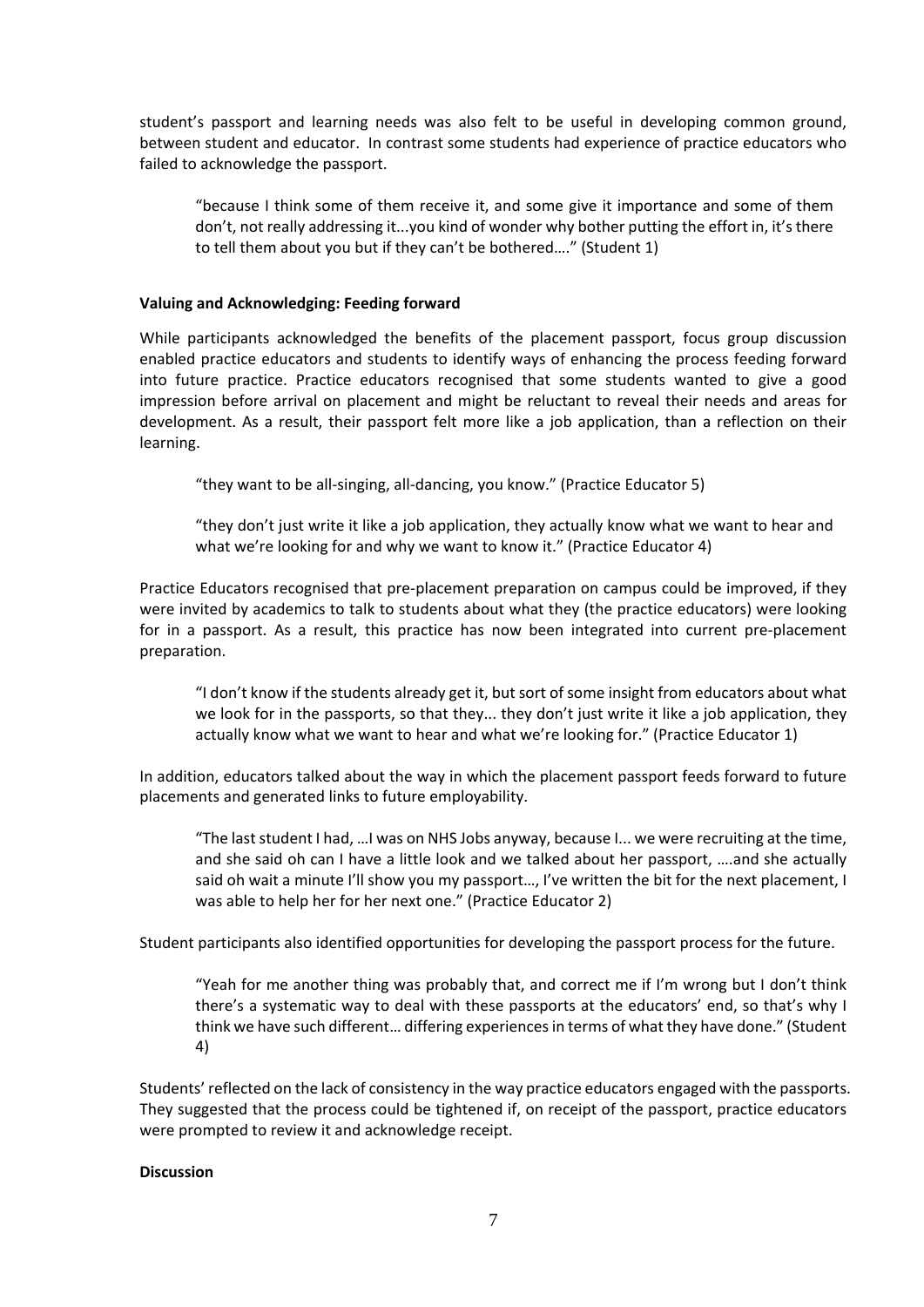This study explored practice educators and students' experiences of using a placement passport. Use of the placement passport enabled practice educators to gain insight into a student's needs and to make the most of individualising learning opportunities. This advanced preparation has potential advantages for educators who continually strive to balance the needs of students alongside the frenetic demands of service delivery (DH, 2013) whilst promoting inclusivity. Inclusive practice is an approach to learning and teaching that ensures that the diverse learning needs of students are met, and students can fully engage in each learning experience (Thomas and May 2010). Such an approach is fundamental to ensure that all students experience a high-quality learning experience on campus and in practice. Through revisiting the passport, and reflecting on their practice after each placement, students seemed to gain insight into how their practice had changed. This in turn, enabled them to build on their experience and to design action plans, feeding forward into future placements and their practice. The value of reflective practice in supporting students in practice was acknowledged by Smith and Trede (2013 pg.636), who identified the benefits students gained from active engagement in reflection on "real life" practice during their transition from student to novice practitioner. The importance of reflective practice in informing ongoing professional development of health professionals is seen to be essential for equipping students and practitioners with the skills necessary for thinking about and evaluating their own practice (Clouder, 2000; Bradbury-Jones et al, 2009). It also helps to prepare students for practicing effectively and flexibly within contemporary practice environments (Trede et al, 2012). In the current study practice educators identified the essential need for students to reflect on their own practice and to recognise their limitations, attributes recognised by Chipchase et al (2012). Students and educators recognised that the introduction of the passport, enabled practice educators who are constantly managing time constraints, to prepare in advance and where possible to match students with educators to optimise their learning opportunities.

As the findings suggest, there are inevitably challenges faced by practice educators and students when students are sharing information that could potentially influence the assessment process, and ultimately a student's grade. The potential for pre-judgement, linked to bias, was a concern expressed by several student participants. Good practice in assessment of practice based education (Cross et al, 2006), highlights the need for practice educators to recognise the challenges and potential bias in the assessment process. The importance of practice educators reflecting on their own practice and potential bias is deemed essential, as it can influence assessment of students in a negative or positive way (Keating et al, 2009). Delany & Molloy (2009) & Morris (2011) identified the need for practice educators to adopt more collaborative approach to assessment that has the potential to help students more openly share strengths and areas for development.

Student participants in the current study valued the human connection that developed when the passport was adopted and used effectively by practice educators. This was deemed important to students, who wanted to feel accepted, cared for and recognised as a person first, and a student second. Hockings (2010b) identified the value of educators who recognise students as people, ensuring they gain the most of their experiences. A reciprocal relationship was achieved, when practice educators acknowledged students' learning needs and recognised them as individuals. This in turn contributed to the students' "sense of being", a key factor in the development of professional identity as recognised by the seminal work of Gloria D'All Alba who identified the importance of the "self" in the transformation period when students are "being" and "becoming" professionals (D'All Alba, 2009:39). It may be argued that this construct of caring for the student in a way that promotes human connection, mirrors person centred practice and as a result should be a key element of practice based education. Such an approach may facilitate the student to the values of care and a person-centred approach that they need to adopt in their role as future health professionals. To put this in context, Nicholls & Holmes (2012:462) highlight "if physiotherapists are to be able to meet the complex, multifaceted demands of the population, then they must develop practice models that cater for much greater inclusiveness and diversity." West (2019) challenges the importance of caring in the current NHS. He argues that all staff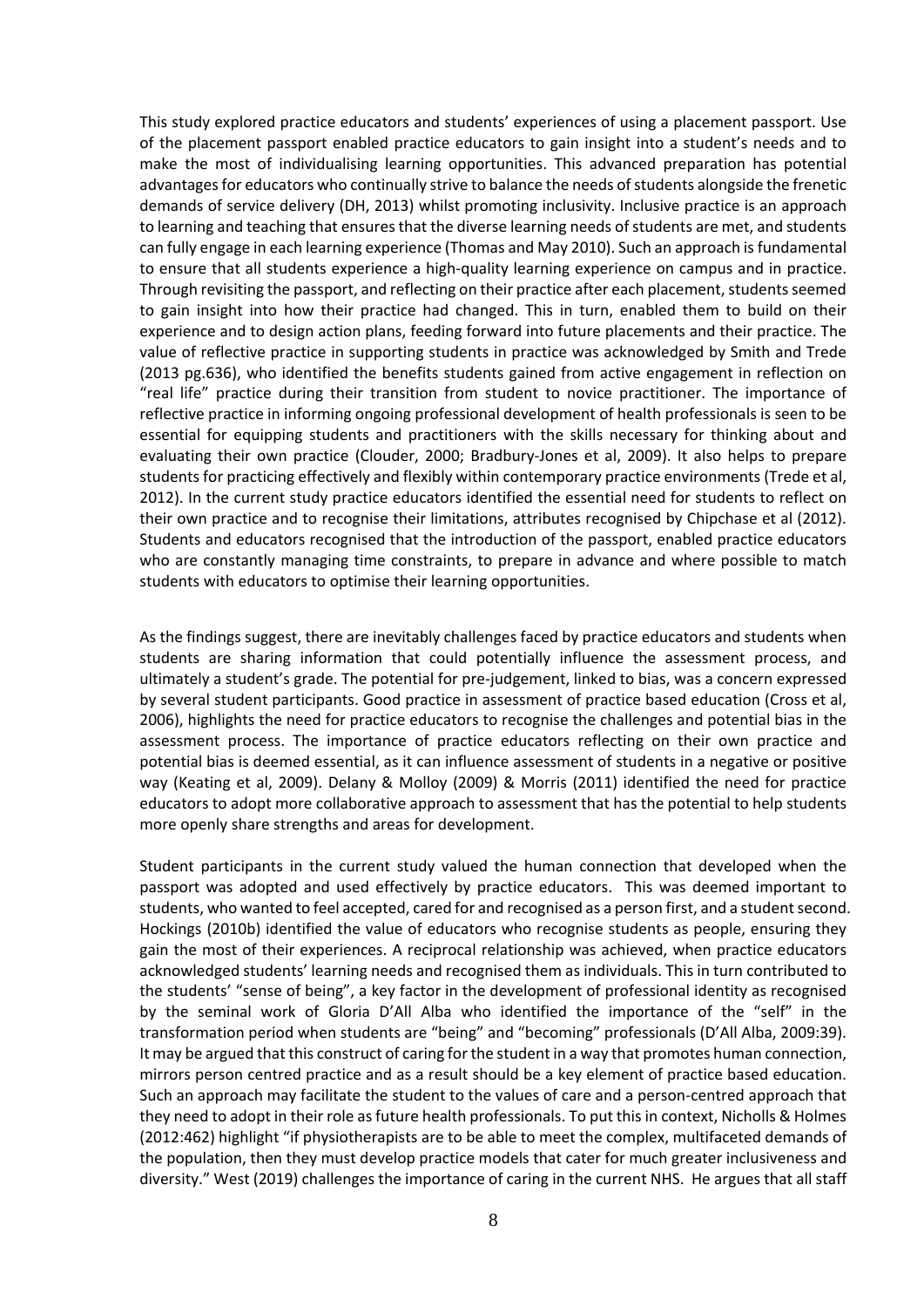need to belong and that in this belonging there is a desire to care and be cared for. Physiotherapy students need to be supported to marry the need for skill acquisition with developing a caring approach to their patients. Within physiotherapy Dahl-Michelsen (2014) raises some interesting discussing around whether the profession sees itself as curing or caring. This conflict continues to be grappled with by the profession and in education in developing graduates that are adaptable and ready to engage in all areas of practice especially those that focus more on caring e.g. older people rehabilitation (Grace & Trede, 2013; Nicholls &Gibson, 2010)

The importance of a good educator/student relationship in contributing to a positive placement learning experience is widely acknowledged (Cross, 1998; Rodger et al, 2011; Clouder & Adefila, 2014). These relationships in the practice learning environment are essential to learning in practice, and relationships built on trust between practice educators and students are deemed to be key to a successful learning experience (Cross et al, 2006; Hartigann - Rogers et al, 2007). Findings from our study suggest that students' active engagement with the passport may facilitate a more proactive approach and, in some cases, demonstrate a commitment to the learning process*.* These findings resonate with research by Clouder & Adefila (2014:56) who drew on the metaphor of a "gift exchange" in order to conceptualize the "dynamic relationship" between a practice educator and student. Findings from their study showed, that when students and practice educators play an active part in the learning process, a reciprocal relationship is established which in turn contributes to a collaborative learning experience. Engagement through partnership was also identified in the seminal work of Healey et al (2014), who highlighted its value in building student confidence, promoting learning achievement and gain.

Whilst our findings focussed mainly on the value of student engagement with the passport, practice educators acknowledged that they need to take a more proactive approach when they receive the passport. They recognised that this would help to establish the educator/student relationship, and promote partnership in the learning process, easing a student's transition into practice. Wenger's research into communities of practice, acknowledged the importance of students "being able (and allowed) to engage productively with others in the community" (Wenger et al, 2011:2). As students must engage in a variety of different practice communities during their pre-registration, pre-placement engagement may ease their transition into each new, and often very different practice learning community.

Practice educators also saw the opportunity of reciprocal pre-placement engagement as a way of sharing their own experience of "being a student". This exchange of authentic experience is valued by students and is felt to enhance the trust between practice educator and student as the educator is "viewed in a more human light" (Morris, 2011:141; McAllister and Lincoln, 2004). Educators, who acknowledge challenges faced by students and remember what it was like to be a student, are felt to develop more successful in their relationships with students on placement (Molloy, 2009; Rodger et al, 2011). Indeed, students may be more inclined to openly share their learning needs and past experiences on placement with an educator who can identify with their position as a student. This is felt to promote a more collaborative approach and engage students more actively in the learning process (Morris, 2011). Lindquist et al (2006) found that the demand for a variety of abilities and competencies at graduation is increasing for new graduates and that educators are challenged to support their earlier development into roles that would traditionally be considered later in careers. Adoption of the passport enabled some educators to review the tool with students which in turn fed into future placements and stimulated discussion about their future roles as graduates.

#### **Study limitations and future work**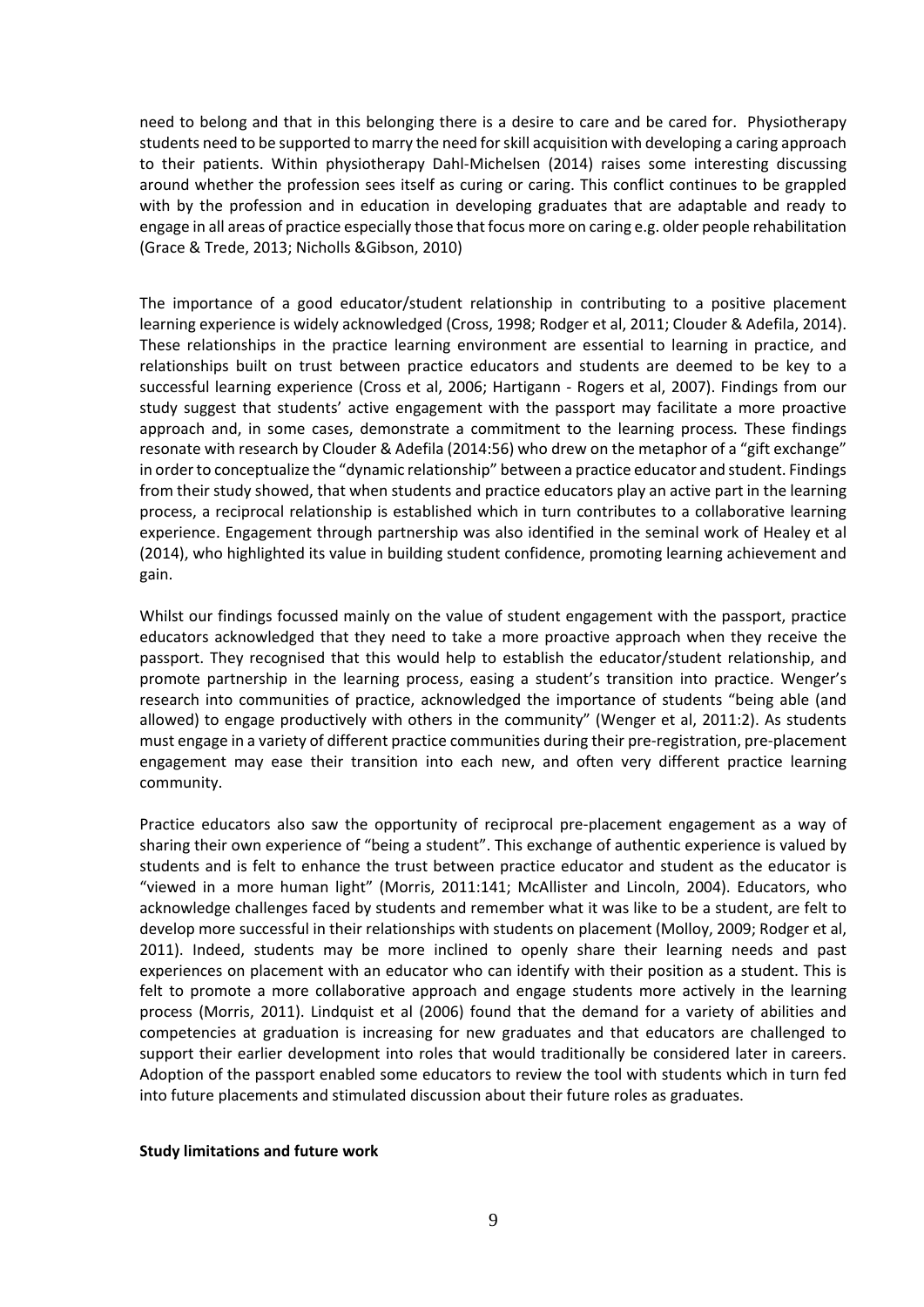This was a small-scale qualitative study. Student participants were from one discipline in one Higher Education Institute and practice educators mainly had students from this HEI. However, findings may resonate with other health professional students and practice educators both in the UK and internationally to maximising learning opportunities in practice in today's frenetic health and social care environment. Both the researchers are members of the academic team which may have impacted on the openness of the discussion in the focus groups. Morgan (1997) acknowledges that all facilitators' behaviour will play a role in the interface of any focus group, however both researchers fully immersed themselves in reflective practice acknowledging their own voice (Mazzei & Jackson, 2008) and in the analysis phase to explore the depth and breadth of the data shared (Braun & Clarke, 2006).

## **Conclusion**

Campus and practice curricula are designed to develop criticality that fosters independence. However, demonstrating this in an appropriate way to practice educators to get the most from practice learning experiences is where the research suggests the placement passport can aid. The passport not only allows the student to explore their own blind spots and have the confidence to share, but also encourages the practice educator to care for the individual development of the student. In doing this, they explore their own practice including their possible biases. Physiotherapists like other health professionals are continually developing and challenging their practice. Central to student development is the need to support and value them for successful patient centred care.

Acknowledgements: The authors wish to thank the physiotherapy students and practice educators who generously gave up their time to take part in the study.

#### **References**

Aronin, S. & Smith, M (2016) 'One in four students suffer from mental health problems' [https://yougov.co.uk/topics/lifestyle/articles-reports/2016/08/09/quarter-britains-students-are](https://yougov.co.uk/topics/lifestyle/articles-reports/2016/08/09/quarter-britains-students-are-afflicted-mental-hea)[afflicted-mental-hea](https://yougov.co.uk/topics/lifestyle/articles-reports/2016/08/09/quarter-britains-students-are-afflicted-mental-hea)

Barrington, K. & Street, K. (2009). 'Learners contracts in nurse education: Interaction within the practice context'. *Nurse Education in Practice*, 9 (2), 109–118. https://doi.org/10.1016/j.nepr.2008.10.004

Boud, D. (2015) 'Feedback: ensuring that it leads to learning', *The Clinical Teacher* 12:3-7 <https://doi.org/10.1111/tct.12345>

Bradbury-Jones, C. Sambrook, S. and Irvine, F. (2009). 'The phenomenological focus group: an oxymoron?'. *Journal of Advanced Nursing*, 65(3), pp.663-671. [https://doi.org/10.1111/j.1365-](https://doi.org/10.1111/j.1365-2648.2008.04922.x) [2648.2008.04922.x](https://doi.org/10.1111/j.1365-2648.2008.04922.x)

Braun, V. and Clarke, V. (2006). *Using thematic analysis in psychology*. Qualitative research in psychology, 3(2), pp.77-101 <https://doi.org/10.1191/1478088706qp063oa>

Chan, S. & Chien W. (2000): 'Implementing contract learning in a clinical context: report on a study'. *Journal of Advanced Nursing* Vol. 31, No. 2, pp. 298-305. https://doi.org/10.1046/j.1365- 2648.2000.01297.x

Chipchase, L, Buttrum, P. Dunwoodie, R. Hill, A. Mandrusiak, A. Moran, M. (2012) 'Characteristics of student preparedness for clinical learning: clinical educator perspectives using the Delphi approach'. *BMC Medical Education* 12:112 https://doi.org/10.1186/1472-6920-12-112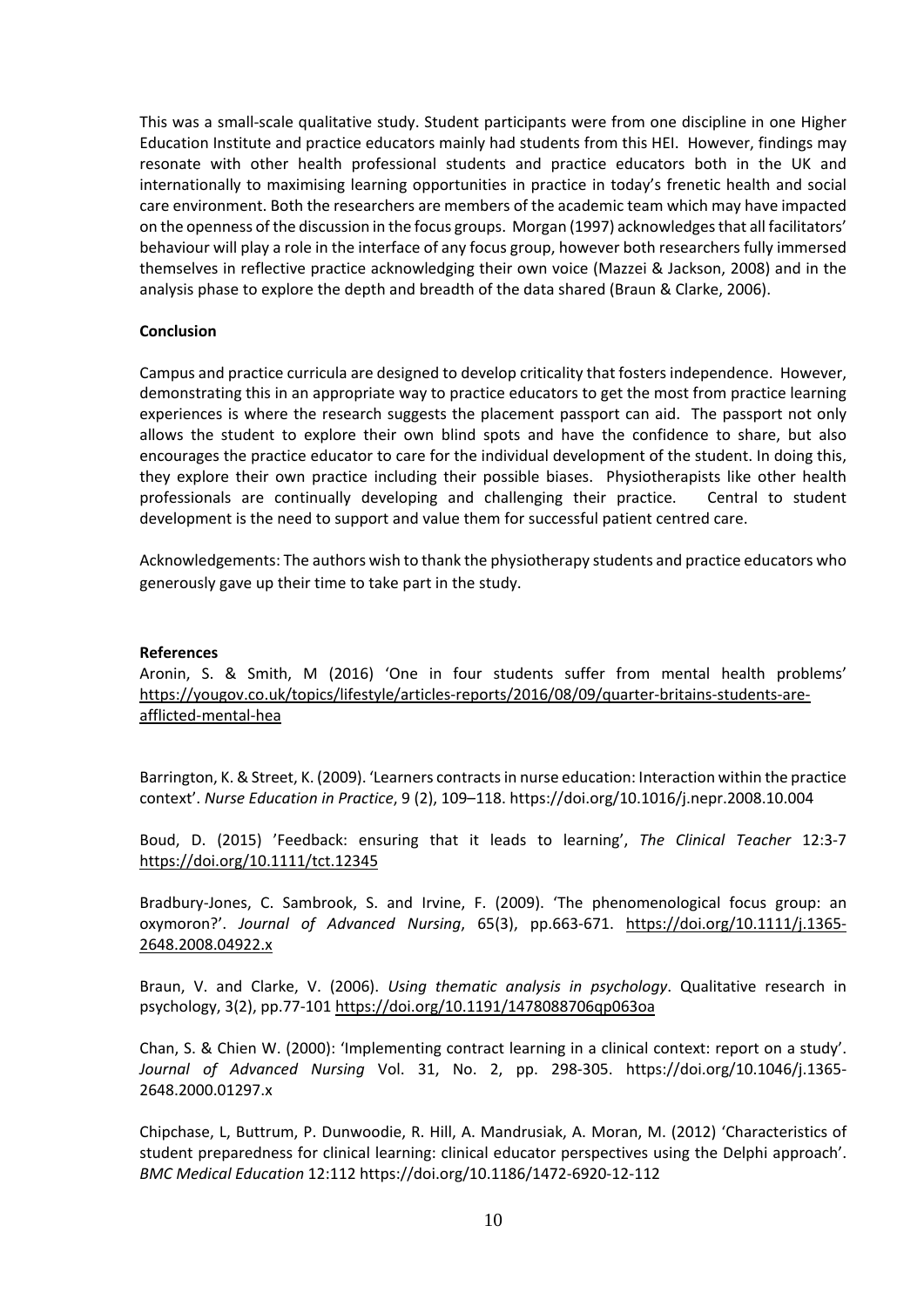Clouder, DL. (2000) 'Reflective Practice: realising its potential'. Physiotherapy Vol 86; Issue 10: 517-522. [https://doi.org/10.1016/S0031-9406\(05\)60985-6](https://doi.org/10.1016/S0031-9406(05)60985-6)

Clouder, DL. and Adefila, A. (2014) 'The 'Gift Exchange': a metaphor for understanding the relationship between educator commitment and student effort on placement' International Journal of Practice-based Learning in Health and Social Care, volume 2 (2): 54-64. <http://dx.doi.org/10.11120/pblh.2014.00035>

Cooper, L. Orrell, J. and Bowden, M. (2010) *Work Integrated Learning: A Guide to Effective Practice*. Abingdon, UK: Routledge

Cresswell, J.W. (2007), *Qualitative Inquiry and Research Design*. London. Sage

Cross, V. (1998) 'Begging to Differ? Clinicians' and academics views on desirable attributes for physiotherapy students on clinical placement'. *Assessment & Evaluation in Higher Education*. Vol 23, issue 3[. https://doi.org/10.1080/0260293980230306](https://doi.org/10.1080/0260293980230306)

Cross, V. Moore, A. Caladine, L. Morris, J. Hilton, R. & Bristow, H. (2006) *The Practice-based educator: a reflective tool for CPD and accreditation* Chichester: John Wiley & Sons.

Cross, V. (2013) 'Practice educators in an uncertain world: still too much to ask?' *International Journal of Practice-based Learning in Health and Social Care*, 1 (1). pp. 29-36. ISSN 2051-6223

Dahl-Michelsen, T. (2014) 'Curing and caring competencies in the skills training of physiotherapy students' *Physiotherapy Theory and Practice,* 31:1, 8-16, DOI <https://doi.org/10.3109/09593985.2014.949946>

Dall Alba, G. (2009) 'Learning professional Ways of Being: Ambiguities of becoming' *Educational Philosophy and Theory* 41(1)p34-45 https://doi.org/10.1111/j.1469-5812.2008.00475.x

Delany C & Bragge, P (2009) 'A study of physiotherapy students' and clinical educators' perceptions of learning and teaching' *Medical Teacher*, 31:9, e402-e411, DOI[: 10.1080/01421590902832970](https://doi.org/10.1080/01421590902832970)

Delaney C. & Molloy, E. (eds.), (2009) *Clinical education in the health professions*, Chatswood London: Churchill Livingstone.

Department of Health (2013) Delivering high quality, effective, compassionate care: Developing the right people with the right skills and the right values. [https://assets.publishing.service.gov.uk/government/uploads/system/uploads/attachment\\_data/file/](https://assets.publishing.service.gov.uk/government/uploads/system/uploads/attachment_data/file/203332/29257_2900971_Delivering_Accessible.pdf) [203332/29257\\_2900971\\_Delivering\\_Accessible.pdf](https://assets.publishing.service.gov.uk/government/uploads/system/uploads/attachment_data/file/203332/29257_2900971_Delivering_Accessible.pdf)

Grace, S. & Trede, F. (2013), 'Developing professionalism in physiotherapy and dietetics students in professional entry courses'*. Studies in Higher Education,* vol. 38, no. 6, pp. 793-806. <http://dx.doi.org/10.1080/03075079.2011.603410>

Greene, M. J. (2014). 'On the inside looking in: Methodological insights and challenges in conducting qualitative insider research'. *The Qualitative Report*, 19(How To 15), 1-13. Retrieved from<http://www.nova.edu/ssss/QR/QR19/greene15.pdf>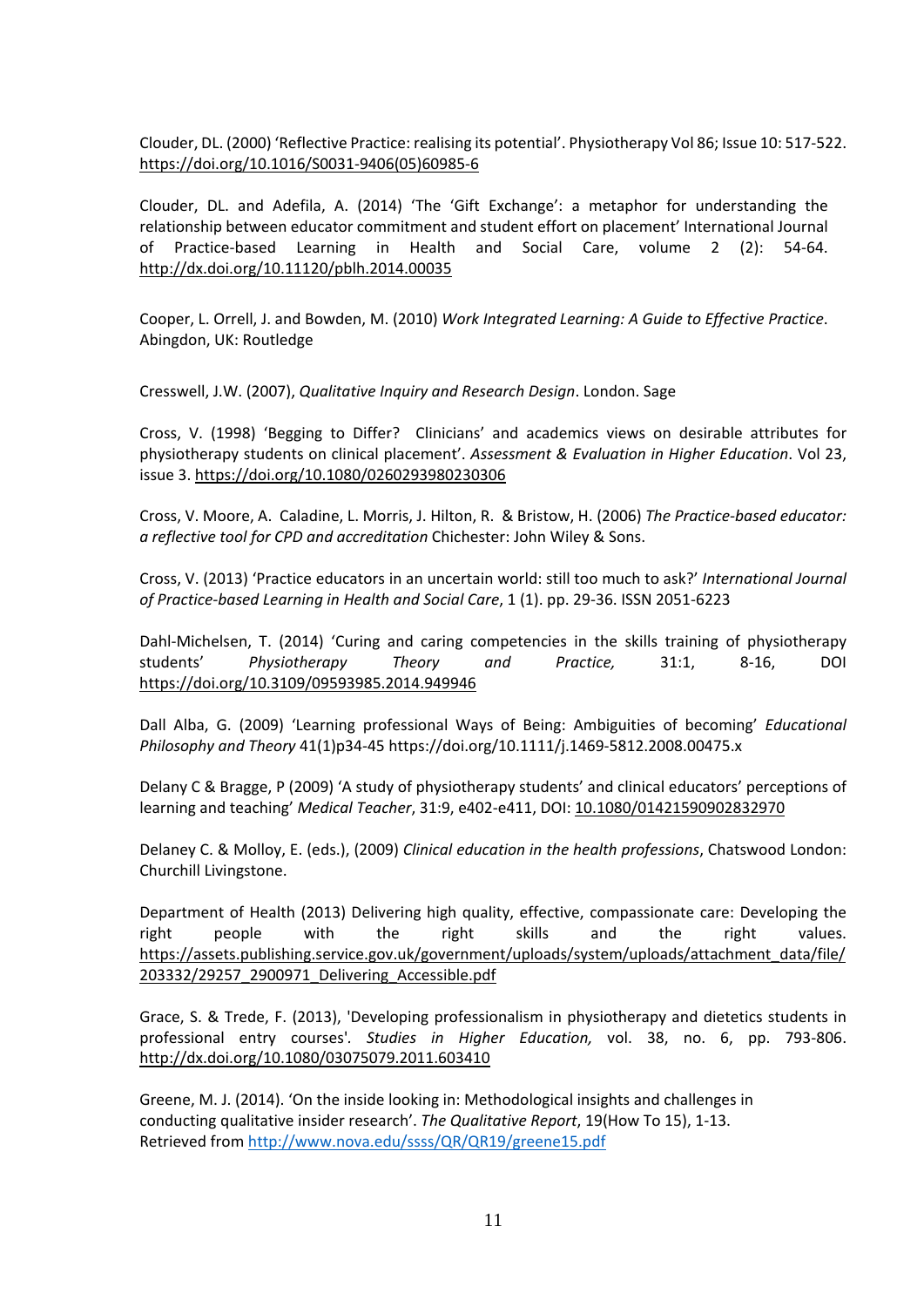Greenfield, B. Anderson, A. Cox, B. Coryell Tanner, M. (2008) meaning of Caring to 7 Novice Physical Therapists During their first year of clinical practice. *Physical Therapy* 88; 10 1154-1166. https://doi.org/10.2522/ptj.20070339

Griffiths, L. Worth, P. Scullard, Z. & Gilbert, D. (2010) 'Supporting disabled students in practice: A tripartite approach'. *Nurse Education in Practice* Vol 10 pages 132-137 doi: 10.1016/j.nepr.2009.05.001

Hartigan-Rogers, J. Cobbett, SA. Amirault, MA. Muiise-Davis, ME. (2007) 'Nursing graduates' perceptions of their undergraduate clinical placements', *International Journal Of Nursing Education Scholarship*, Vol. 4, Iss. 1, 2007, article 9

Harvey-Lloyd, J. Stew, G and Morris, J (2019) Being a newly qualified diagnostic radiographer: Learning to fly in the face of reality. *Radiography* accepted for publication.

Health and Care Professionals Council (HCPC) (2018) Standards of Education and Training. [online]. available from<http://www.hpc-uk.org/standards/standards-relevant-to-education-and-training/set/>

Healey, M. Flint, A & Harrington, K (2014) *Engagement through partnership: Students as partners in learning and teaching in higher education*. Higher Education Academy.

Hockings, C. (2010b) Inclusive learning and teaching in higher education: a synthesis of research. York: The Higher Education Academy. Available from: [www.heacademy.](http://www.heacademy/)ac.uk/assets/York/documents/ourwork/inclusion/wp/inclusive\_teaching\_and\_ learning in he.doc

Keating, J. Dalton, M. and Davidson, M. (2009) Assessment in Clinical Education. In C. DeLaney & E. Molloy (eds.), *Clinical education in the health professions*, Chatswood London: Churchill Livingstone.

Legislation.gov.uk. (2010). Equality Act 2010. [online] Available at: http://www.legislation.gov.uk/ukpga/2010/15/contents [Accessed 12 April 2018].

Lindquist, I, Engardt, M. Garnham, L. Poland, F. Richardson, B. (2006) ''Physiotherapy students' professional identity on the edge of working life. *Medical Teacher* 28:3. 270-276 <https://doi.org/10.1080/01421590600605272>

Mazzei, A. & Jackson, L. (2008). *Voice in Qualitative inquiry*. Routledge

Matheson, R. 2003. 'Promoting the integration of theory and practice by the use of a learning contract'. *International Journal of Therapy and Rehabilitation* 10 (6), 264–269. https://doi.org/10.12968/bjtr.2003.10.6.13535

McAllister, L. and Lincoln, M. (2004) *Clinical Education n Speech Language Pathology.* Whurr. London.

Merriam, S.B. (2009) *Qualitative Research: A Guide to Design and Implementation*. 2nd edn. San Francisco, CA: Jossey Bass

Molloy, E. (2009) Time to pause: giving and receiving feedback in clinical education. In C. Delany, & E. Molloy (Eds.), *Clinical Education in the Health Professions*, Chatswood London: Churchill Livingstone.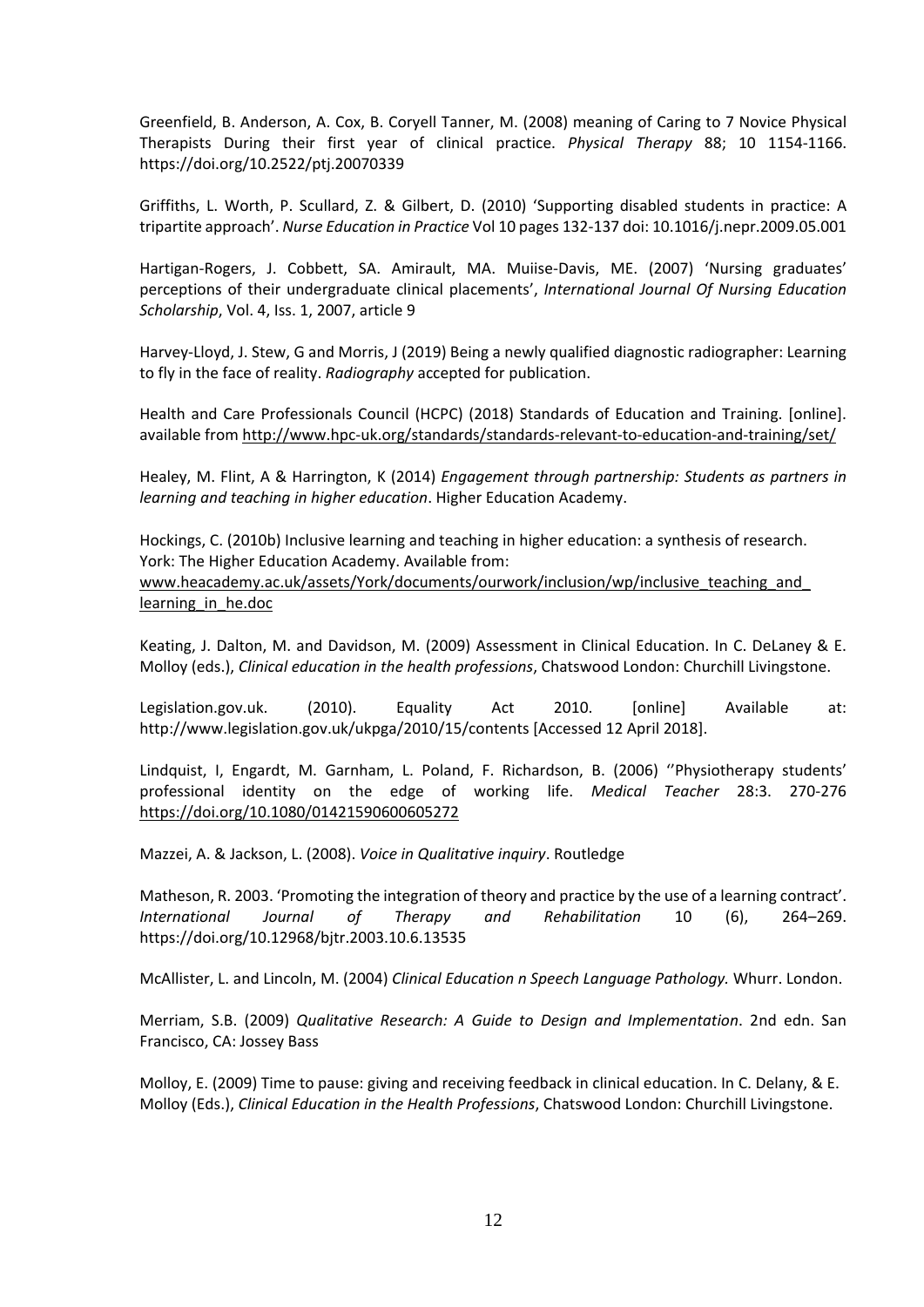Mooney, M. Glacken, M. & O'Brien, F. (2008) 'Choosing Nursing as a career: A qualitative study'. *Nurse Education Today*. 28 (30): 385-92.<https://doi.org/10.1016/j.nedt.2007.07.006>

Morgan D.L. (1997, 2nd Edition) *Focus groups as qualitative research*. London: Sage

Morris, D & Turnball, P (2006) 'Clinical experiences of students with dyslexia' *Journal of Advanced Nursing.* 54:(2) 238-247. https://doi.org/10.1111/j.1365-2648.2006.03806.x

Morris, D (2011) *[Physiotherapy students' lived experience of formative assessment during practice](http://eprints.brighton.ac.uk/12218/)  [education](http://eprints.brighton.ac.uk/12218/)* Doctoral thesis, University of Brighton.

Nicholls, D. (2009). 'Qualitative research: part one–philosophies'. *International Journal of Therapy and Rehabilitation*, 16(10), pp.526-533. https://doi.org/10.12968/ijtr.2009.16.10.44562

Nicholls, D. & Gibson, B (2010) 'The body and physiotherapy' *Physiotherapy Theory and Practice*. Vol 26 Issue 8<https://doi.org/10.3109/09593981003710316>

Nicholls D. & Holmes D. (2012) 'Discipline, desire, and transgression in physiotherapy practice'. *Physiotherapy Theory and Practice* 28: 454–465

Rodger,S. Fitzgerald, C. Davila, W. Millar, F and Alison, H (2011) 'What makes a quality occupational therapy practice placement? Students' and practice educators' perspectives' *Australian Occupational Therapy Journal* 58, 195–202. https://doi.org/10.1111/j.1440-1630.2010.00903.x

Schmitt, J. Akroyd, K & Burke, L (2012) 'Perceptions of physiotherapy students of a person-centred approach in rehabilitation' *International Journal of Therapy and Rehabilitation* Vol 19, No 1 23-29.

Shaw, R.L. (2012). 'Identifying and synthesizing qualitative literature'. *Qualitative research methods in mental health and psychotherapy: A guide for students and practitioners*, pp.09-22.

Smith, M.& Trede, F (2013) 'Reflective practice in the transition phase from university student to novice graduate: implications for teaching reflective practice'. *Higher Education Research and Development*. 32(4) 632-645 https://doi.org/10.1080/07294360.2012.709226

Thomas, L. and May, H. (2010) Inclusive learning and teaching in higher education. The Higher Education Academy

[https://www.heacademy.ac.uk/system/files/inclusivelearningandteaching\\_finalreport.pdf](https://www.heacademy.ac.uk/system/files/inclusivelearningandteaching_finalreport.pdf)

Trede, F. Maclin, R. and Bridges, D. (2012) 'Professional identity development: a review of the higher education literature'. *Studies in higher education,* 37:3. https://doi.org/10.1080/03075079.2010.521237

Webster-Wright, A. (2009). 'Reframing professional development through understanding authentic professional learning'. Review of Educational Research, 79, 702-739. doi:10.3102/0034654308330970

Wenger, E. Trayner, B. and de Laat, M. (2011) 'Promoting and assessing value creation in communities and networks: a conceptual framework'. Rapport 18, Ruud de Moor Centrum, Open University of the **Netherlands** 

West, M (2019) 'The NHS crisis of caring for staff: what do we need to do?' The Kinds Fund https://www.kingsfund.org.uk/blog/2019/03/nhs-crisis-caring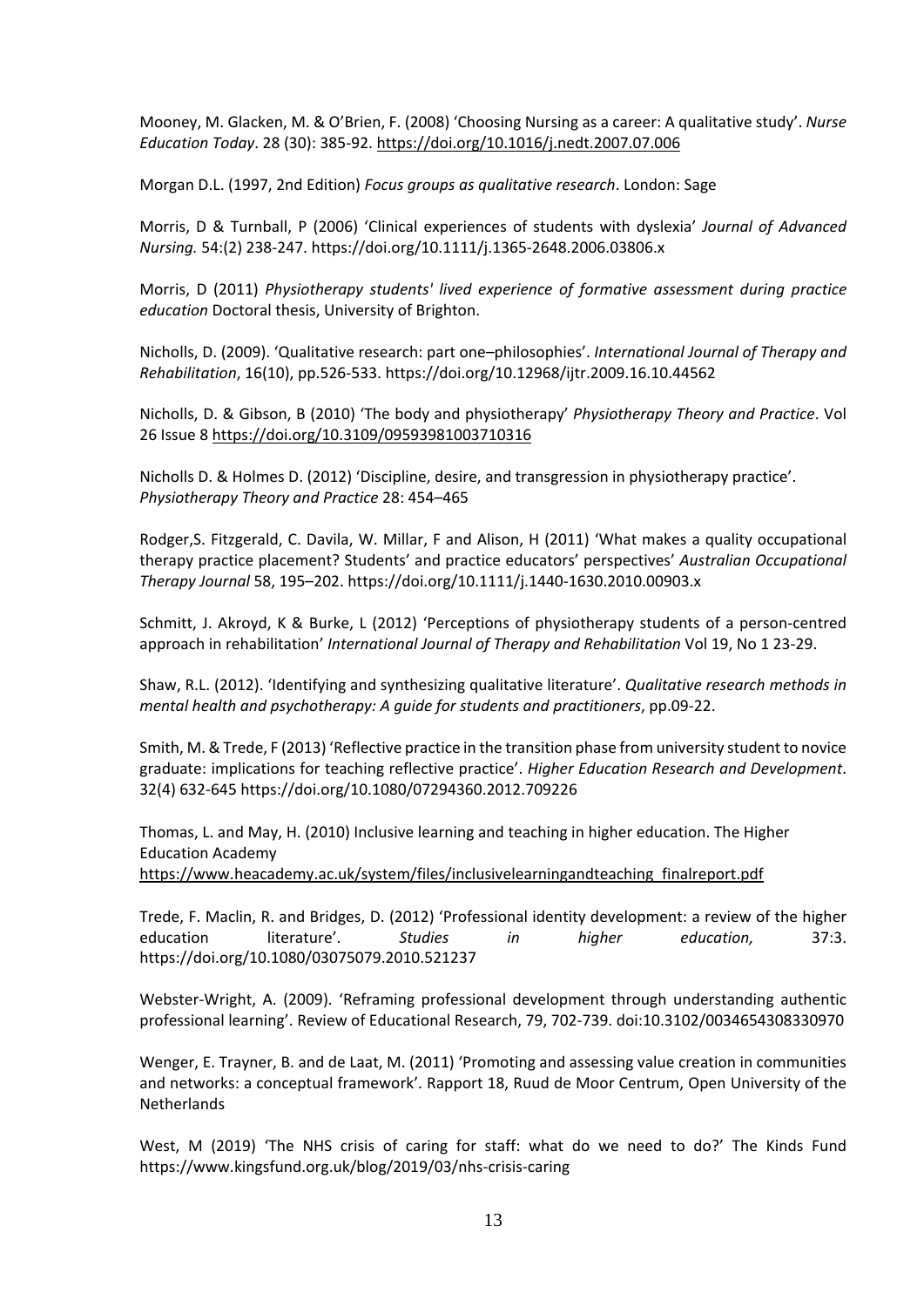**Supplementary file**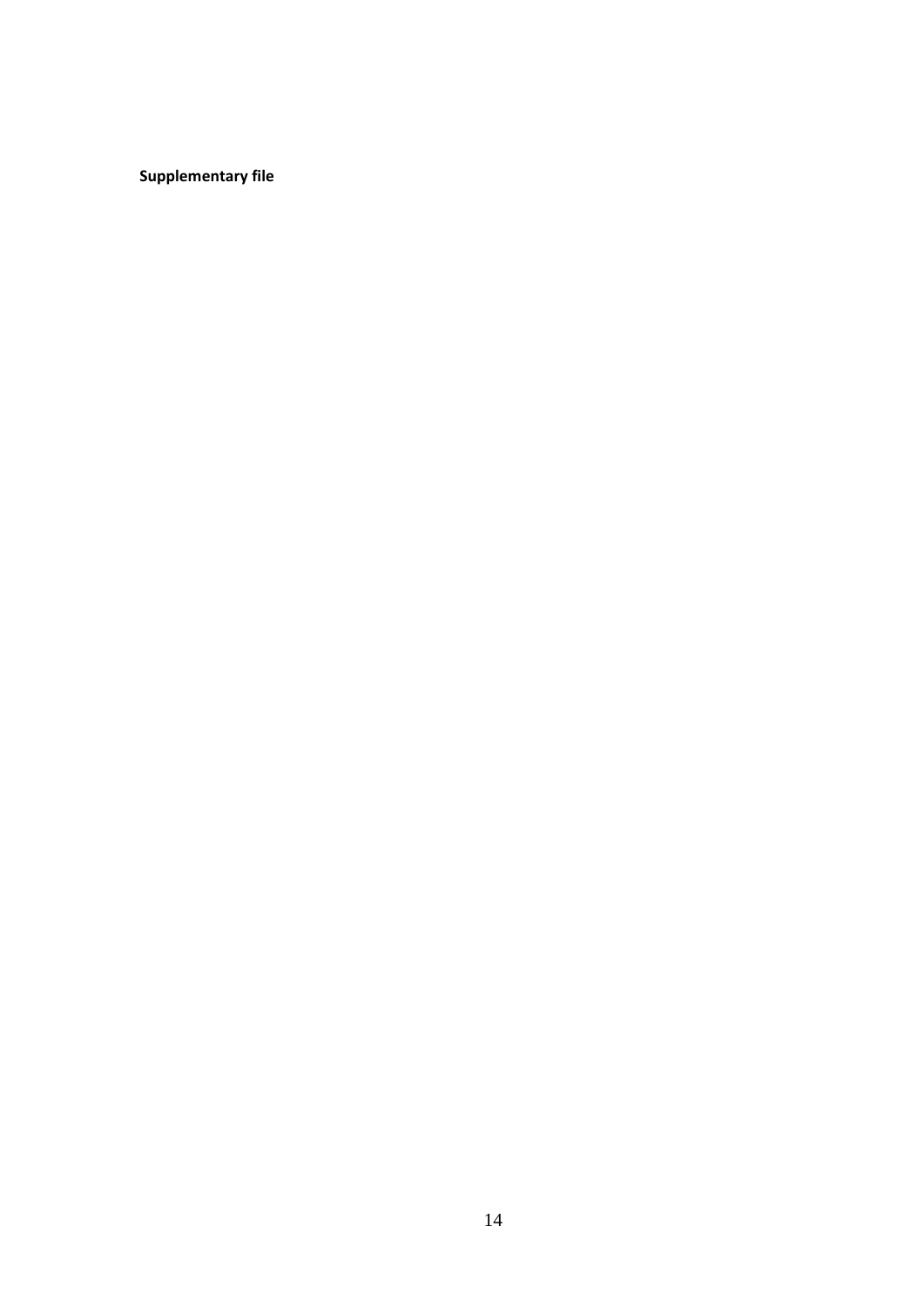

Students: Please complete your passport and update it after every placement. You should also discuss it with your personal tutor, particularly during the first completion. A copy **MUST** be sent to your placement educator (*this is in addition to the introductory phone-call/email)* not less than 2 weeks prior to placement starting*.* You should also share it with the visiting tutor for each placement.

**Name and year (cohort) of student: Student's placement accommodation address:**

**Student's mobile number: Alternative form of communication (e.g. landline number):**

**Name and contact details of next of kin/person to be contacted in an emergency (this is optional):**

**Their relationship to you:**

*(Educator: This information is only to be used in the case of an emergency and out of office hours when the university placement staff are unavailable. During office hours please emai[l physiotherapy](mailto:physiotherapy-placements@brighton.ac.uk)[placements@brighton.ac.uk](mailto:physiotherapy-placements@brighton.ac.uk) or telephone 01273 643873 rather than contacting student's next of kin.)*

**Uni Email contact: CSP number:**  Use of car whilst on placement: Yes No

**Personal statement:** Please include details of your past experiences, what went well on previous placements, what were your areas of development and a brief introduction to you.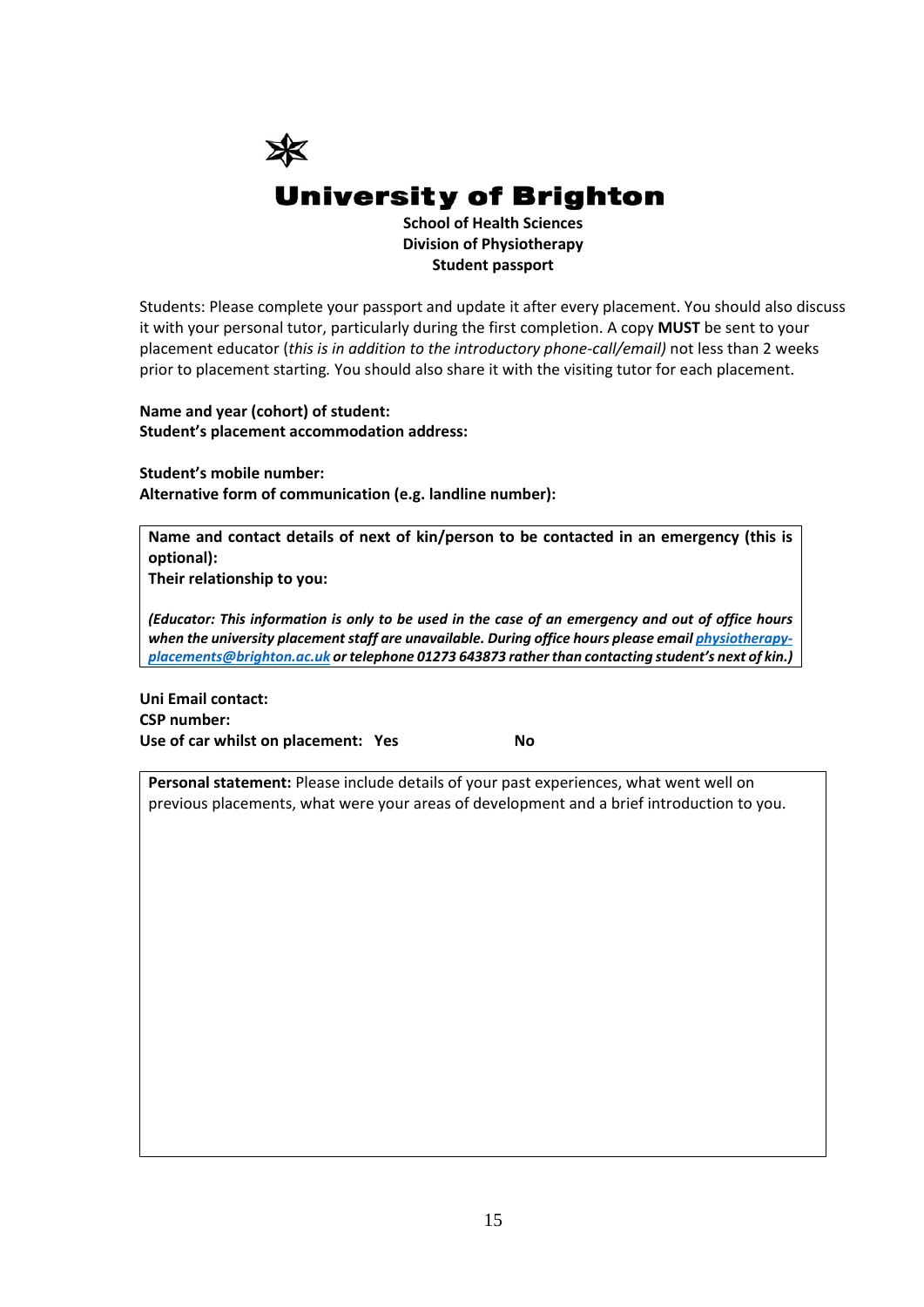**Educator: There is a placement agreement in place with each practice placement site that confirms that all students are prepared for placement experiences in that there are no changes in their DBS clearance, that they are up to date with both their occupational health and mandatory training. Student: Please complete the next 3 boxes in full and be aware that you may be asked for additional information if required by the placement Trust.**

# **DBS clearance:**

|                             | Date |
|-----------------------------|------|
| Original clearance received |      |
| Self-declaration (year 2)   |      |
| Self-declaration (year 3)   |      |

# **Occupational health clearance:**

| Occupational health visit and reason (you do not<br>have to disclose personal information, but be | Date |
|---------------------------------------------------------------------------------------------------|------|
| aware that information sharing is intended to be                                                  |      |
| supportive)                                                                                       |      |
| <b>Tetanus</b>                                                                                    |      |
| <b>Hepatitis B</b>                                                                                |      |
| Poliomyelitis                                                                                     |      |
| Tuberculosis (please note there is an international                                               |      |
| shortage of vaccinations currently, Public Health                                                 |      |
| England 2016 guidelines have assessed health                                                      |      |
| workers and students as low risk.)                                                                |      |
| Rubella                                                                                           |      |
| Chicken pox                                                                                       |      |

# **Mandatory training:**

# **https://elearning.nsahealth.org.uk/local/sfhadmin/login/index.php**

| <b>Session</b> |                                            | Date completed | <b>Expiry date</b><br>(if known) |
|----------------|--------------------------------------------|----------------|----------------------------------|
| 1.             | Conflict resolution e-learning             |                |                                  |
| 2.             | Safeguarding adults level 1 e-learning     |                |                                  |
| 3.             | Safeguarding adults level 2 e-learning     |                |                                  |
| 4.             | Safeguarding Children level 1 e-learning   |                |                                  |
| 5.             | Equality, diversity and human rights -     |                |                                  |
|                | general awareness - e-learning             |                |                                  |
| 6.             | Information governance e-learning          |                |                                  |
| 7.             | Consent - e-learning                       |                |                                  |
| 8.             | Infection prevention and control for       |                |                                  |
|                | clinical staff - e-learning                |                |                                  |
| 9.             | Fire safety e-learning                     |                |                                  |
|                | 10. Patient moving and handling e-learning |                |                                  |
|                | 11. Manual handling - face to face         |                |                                  |
|                | 12. Basic Life support- face to face       |                |                                  |

**Learning Support Plan (LSP): if you have a LSP in place please include the key details from your LSP and suggested adjustments. All reasonable adjustments must be discussed with the placement team prior to placements.**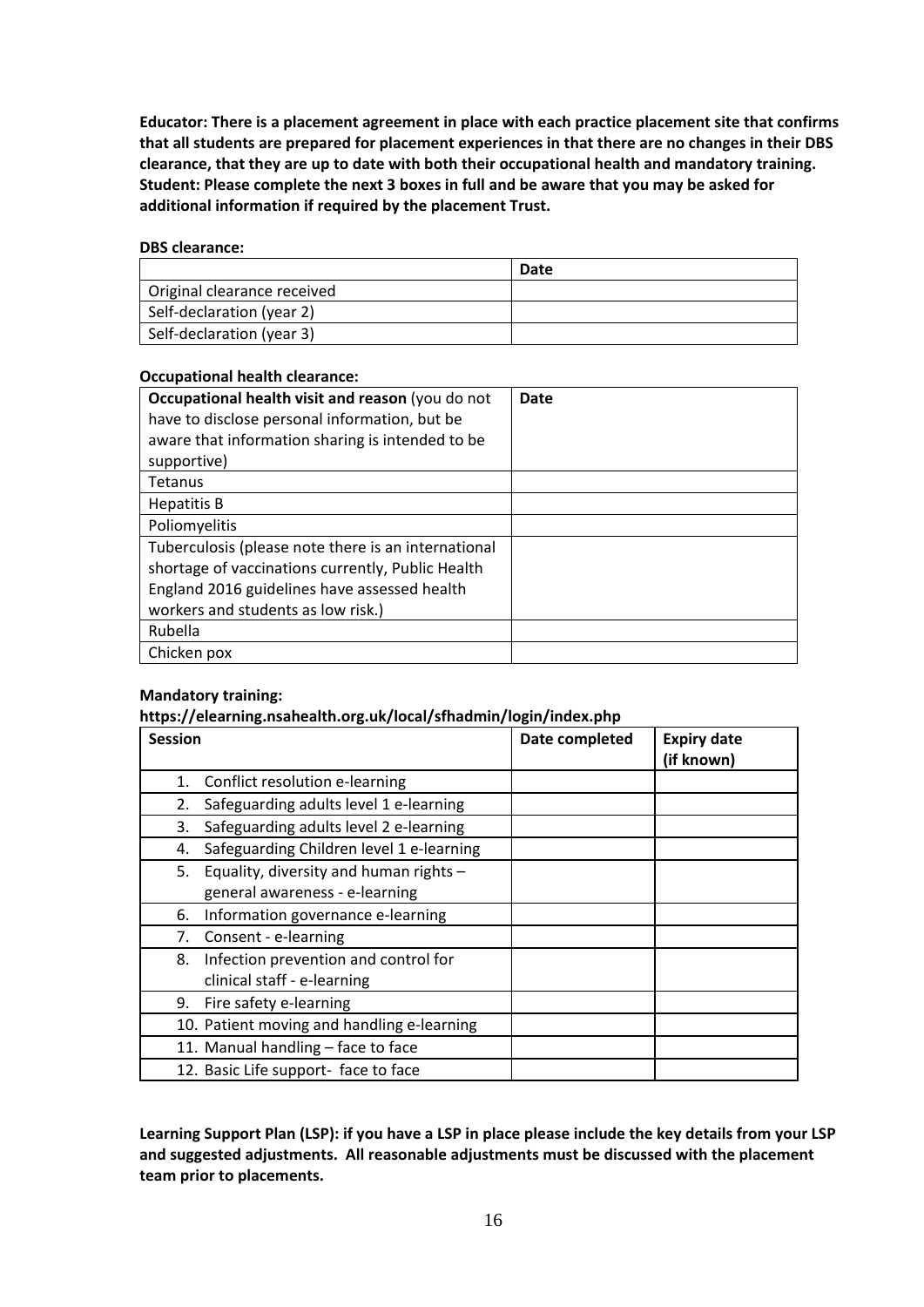| Placement                  | <b>Type of experience</b> | <b>Dates</b> |
|----------------------------|---------------------------|--------------|
| Pre course work experience |                           |              |
|                            |                           |              |
| Year 1                     |                           |              |
| MSc: community classroom   |                           |              |
| experience or              |                           |              |
| <b>BSc: active student</b> |                           |              |
| experience                 |                           |              |
| Placement 1                |                           |              |
|                            |                           |              |
| Placement 2                |                           |              |
|                            |                           |              |
| Placement 3                |                           |              |
|                            |                           |              |
| Placement 4                |                           |              |
|                            |                           |              |
| Placement 5                |                           |              |

# **Placement experiences:**

**Strengths and development needs. Please feel free to discuss with your personal tutor. This should be based on your academic work and the placement assessment forms:** 

| <b>Placement/speciality</b> | What were identified as<br>your strengths? | What were identified as<br>areas for development? |
|-----------------------------|--------------------------------------------|---------------------------------------------------|
| Placement 1                 |                                            |                                                   |
| Placement 2                 |                                            |                                                   |
| Placement 3                 |                                            |                                                   |
| Placement 4                 |                                            |                                                   |
| Placement 5                 |                                            |                                                   |

*Please kindly acknowledge the University of Brighton in any reproductions of this document.*